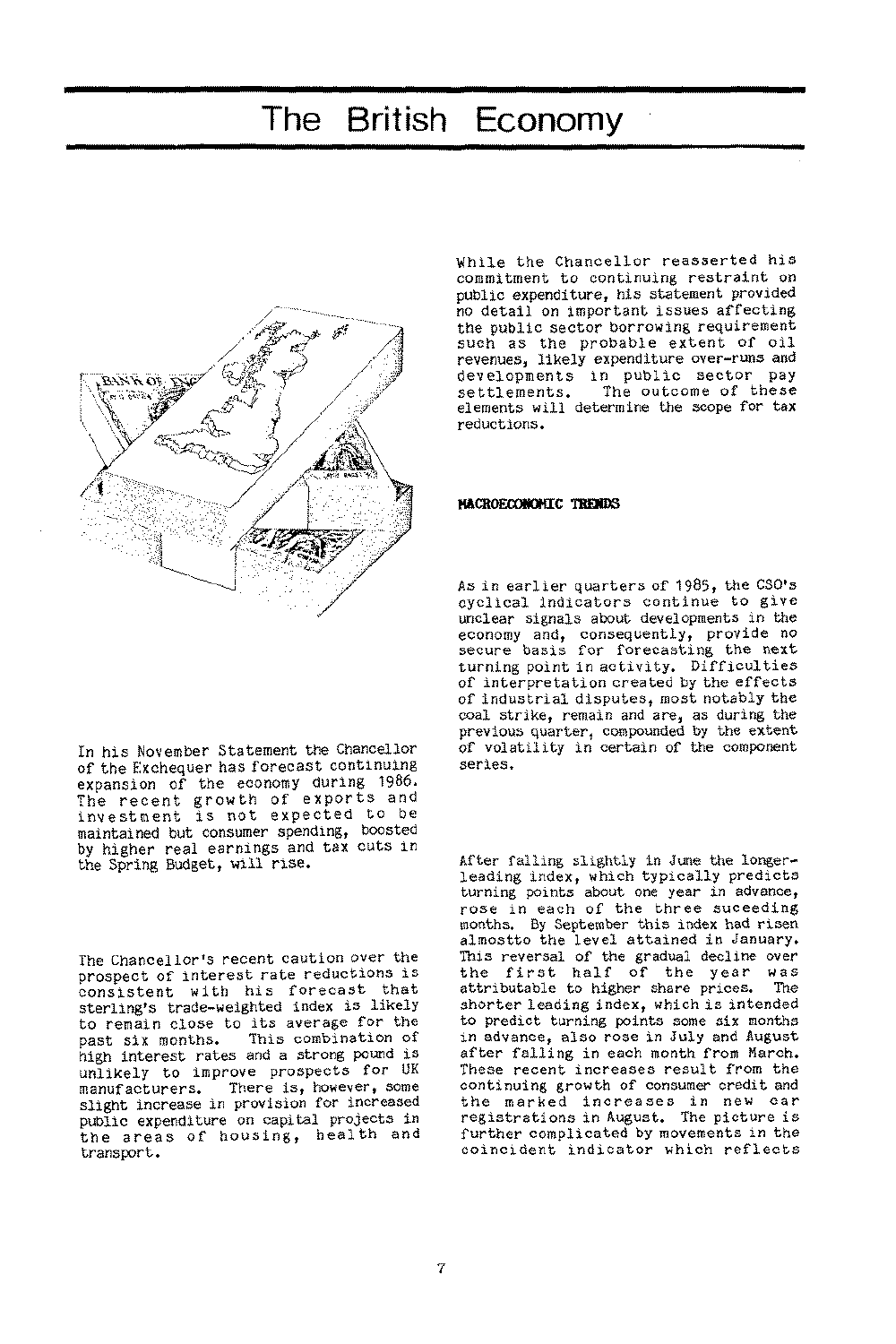current developments. This index rose for fourteen consecutive months to the end of July before decreasing marginally in August. The upward trend in this index is attributable to recovery from the miners' dispute.

After adjustment for the direct effects of the miners' dispute, gross domestic product is estimated provisionally to have risen in real terms by around 4% between the second quarter of 1984 and the corresponding quarter this year. With continuing growth in the first half of 1985 the UK economy has now enjoyed four successive years of growth.



An important feature of this year's second quarter growth is the recovery in real consumers' expenditure. Primarily because of the miners' dispute consumers' expenditure grew less rapidly in 1984 than during 1981-83. Consumers' expenditure grew by only 1.5% during 1984 and in the first quarter of 1985 fell slightly below the level recorded in the last quarter of 1984. Subsequent increases in the second and third quarters of this year raised consumer spending at the end of the third quarter to a level 3% higher than a year earlier. Much of the recent increase in consumers' expenditure has been on durable goods including cars, energy products and clothing and footwear.

Retail sales have consistently been more

buoyant than consumers' expediture. Over the three months June to August, retail sales were around 2% higher than in the previous three months and almost 5% higher than in the corresponding period last year. Sales fell, however, by 1.4% in September. This decrease from the record sales level in August appears to be related to unseasonal weather conditions, with the bad August weather inducing consumers to bring forward expenditure on consumer durables usually undertaken in the autumn.

The expectation remains that consumers' expenditure will assume a more important role in determining the growth of aggregate demand in 1986. Two factors are forecast to provide a boost to consumer spending: further increases in real incomes with average earnings likely to continue rising at present rates while the inflation rate is further reduced; and increases in disposable incomes as a consequence of reductions in income tax in the Budget.



In part also a relatively greater role for consumers' expenditure in driving growth next year will derive from some deceleration in two components of demand which have contributed substantially to developments since 1983, namely investment expenditure and exports. Gross investment rose in the first quarter of 1985 as firms sought to take advantage of the allowances on capital investment before these allowances were reduced to 50% in April. Nor surprisingly, gross investment then fell in the second quarter of 1985- The influence of the April change in allowances on private sector investment is easily discernible. In the first quarter private sector investment rose by 20.8% in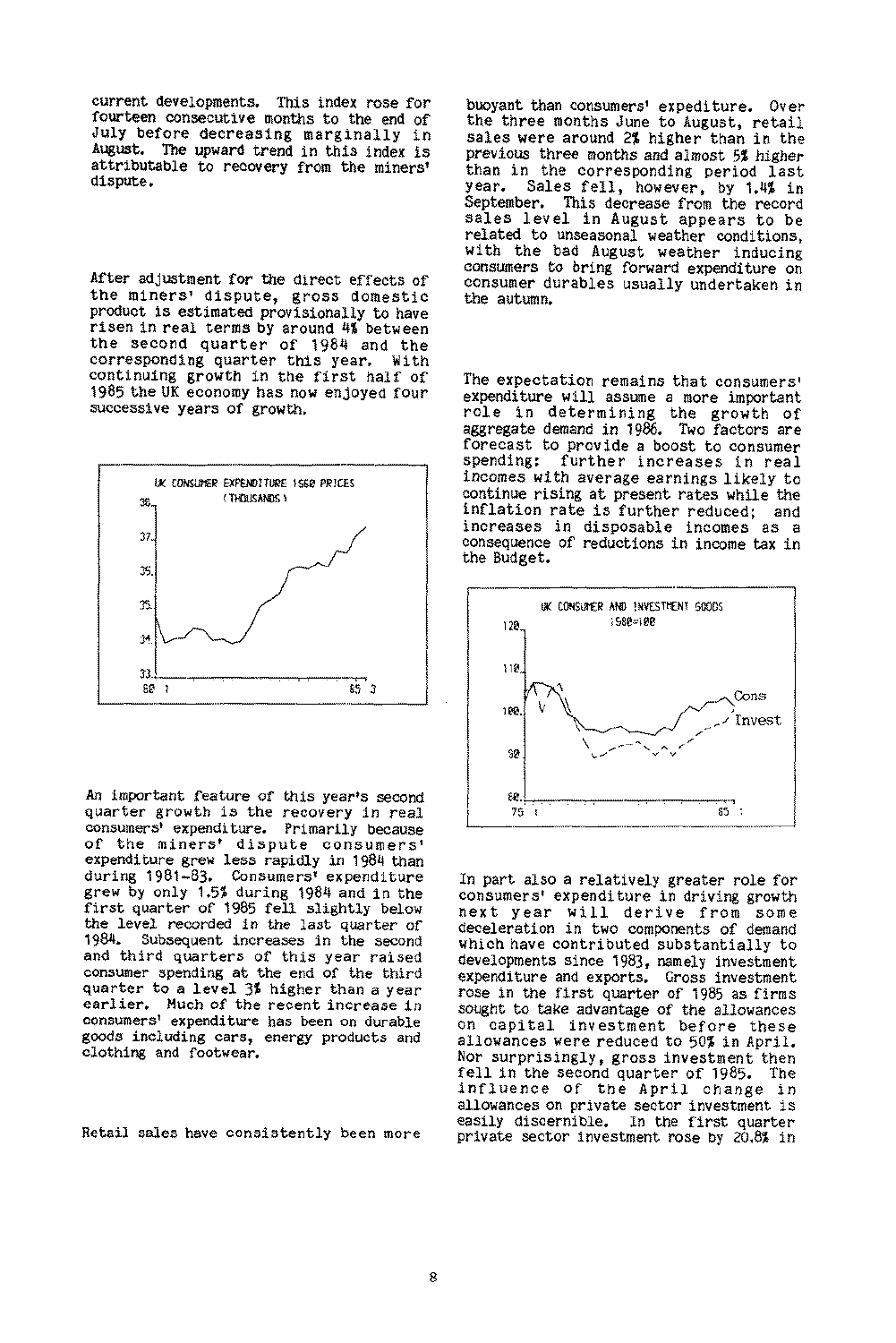real terms, a much more substantial increase than in any quarter since output recovery began in 1981, and then rose by only 4.3% in the second quarter, the lowest increase since the last quarter of 1983. With continuing expenditure constraints, public sector investment fell in both the first and second quarters.

The sectoral pattern of changes in investment is reflected in the pattern of investment by type of asset. Investment in plant and machinery, and vehicles rose sharply in the first quarter before falling in the second quarter to their lowest rates for a year. Investment in dwellings in the private and, particularly, the public sector fell in both quarters as did investment in other new buildings and works.

The more pessimistic outlook for manufacturing investment detected in the Department of Trade and Industry's June inquiry into investment intentions and the CBI's Quarterly **Industrial Trends Survey**  in July has been confirmed by the outcome of the CBI's October Survey. This latest Survey forecasts only modestly higher investment in plant and machinery and more substantial reductions in investment in buildings over the next twelve months. With manufacturing companies continuing to report more than adequate capacity, uncertainties about future demand and inadequate returns on investment are indentified as the main constraints on investment activity.

As in 1985, it seems likely that investment in 1986 will be brought forward to the first quarter. Capital allowances are to be reduced further in April 1986, thus providing the basis for another first quarter rise in investment, although most probably on a smaller scale than in 1985.

The pattern of substantial destocking apparent during 1984 and the first quarter of 1985 was reversed in the second quarter. Modest second quarter stockbuilding provided some stimulus to output growth. Stocks held by the

production industries, wholesalers and retailers increased by around £90m in 1980 prices. This increase was accounted for by higher stockholding in manufacturing being only partially offset by lower levels of stocks in wholesaling and energy and water supply industries. Following first quarter destocking, stocks of finished goods held by manufacturers rose as did work in progress, while stocks of materials and fuels continued to fall. With the increase in stocks being matched by a similar rise in output during the second quarter, the stocks/output ratio for manufacturing remained unchanged.

In the first three months of the year an improvement in the trade deficit contributed to UK growth, following the marked depreciation of sterling from mid-<br>1983 to February 1985. The visible trade 1983 to February 1985.



deficit then fell by more than £1bn in current prices during the second quarter. This improvement continued during July and August and in the three months to the end of August the visible trade deficit amounted to £0.5bn which represents half the deficit recorded for the immediately preceding three months.

The improvement in the visible trade deficit this year has been attributable in almost equal part to an increase in the oil surplus and to a reduction in the non-<br>oil deficit. While the effects of While the effects of sterling's appreciation since February have not yet been felt fully in terms of export volumes, the more immediate terms of trade effect accounts for the bulk of the improvement in the non-oil trade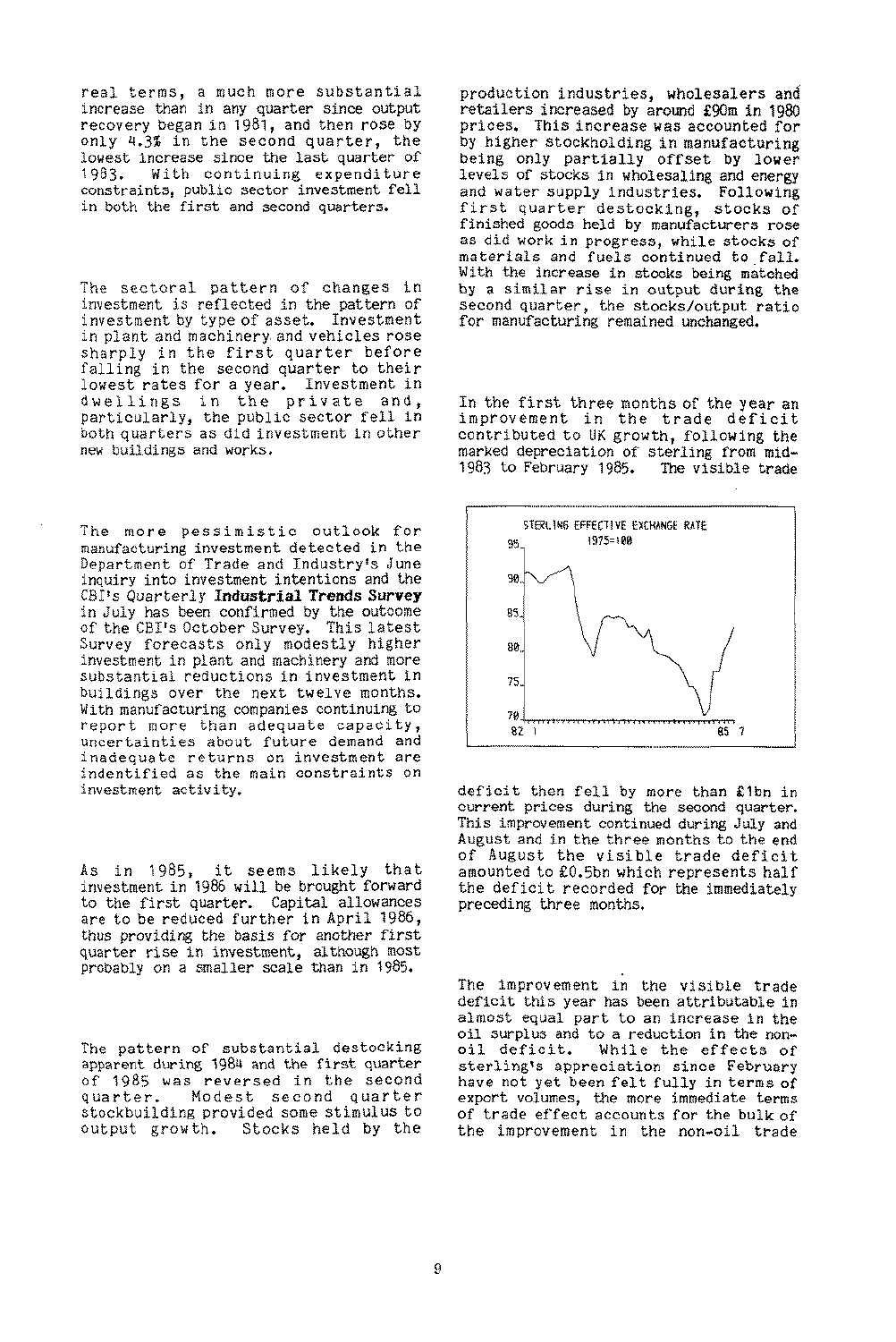deficit. Levels of non-oil import volumes have shown little change in recent months while the underlying level of export volumes has shown a slight decrease. This latter change is likely to become more pronounced in coming months.

Constraints on the Government's ability to achieve the public sector borrowing requirement target set in the March Budget have been discussed in the last two<br>**Commentaries.** Containing government Containing government expenditure remains a primary policy objective. The Government also remains committed to reductions in income tax. It is clear that squaring the circle of expenditure and revenues will rely greatly on revenues from asset sales. The Government is, therefore, determined to proceed with its privatisation programme for Corporations such as British Gas. Attempts will also be made to attract private capital into operations at regional ariports such as Prestwick and Glasgow.

In the three months to the end of July 1985 output of the production industries is estimated provisionally to have increased by 0.5% over the level of the immediately preceding three month period and to be 5% higher than in the corresponding period of 1984. The miners' dispute continues to affect output although obviously less seriously than in earlier quarters. It is estimated that the dispute reduced the level of industrial output by less than 0.5% in the three months to the end of July compared with 2% in the previous three months and 3.5% in the three months to July 1984. The effect on manufacturing output has been small.

Manufacturing output fell by 0.5% from the level of the previous three months but was 2% higher than the level of a year earlier. Within manufacturing there was again some diversity of experience. Output of metals rose by 5% while output of other minerals increasesd by 1%. Little change took place for either other manufacturing or textiles and clothing.

With recovery in coal output and increases in electricity supply, energy and water supply rose by 3% in the three months to July. Output of the construction industry increased by 1%. Overall, output of the production and construction industries in the second quarter was 1.5% above its first quarter level.

Output by market sector reflected the second quarter waning of investment demand in that output of intermediate goods rose by only 2% while investment goods output remained unchanged, as compared with growth rates of 4% and 2% respectively in the first quarter. Disappointingly, in view of the resurgence of consumers' expenditure, second quarter output of consumer goods fell by 0.5%.

## **THE LABOUR MARKET**

#### **EMPLOYMENT AND UNEMPLOYMENT**

After an average quarterly rise of 84,000 in 1984 the pace of employment creation appears to have slackened during 1985. Following the increase of 34,000 in the first quarter, employment rose by 78,000 in the three months to June. Excluding the self-employed, however, the number of employees in employment decreased by 4,000, a smaller reduction than the 9,000 recorded in the corresponding quarter last year.

The underlying pattern of employment change remained the same as over the recent past. There was a second quarter increase of 34,000 employees in the service sector but decreases of 7,000 in manufacturing, 10,000 in energy and water supply industries and 21,000 in other industries including construction, agriculture, forestry and fishing.

Data are not yet available for the service sector for July and August but a further 7,000 manufacturing jobs were lost over those months. Over the three months to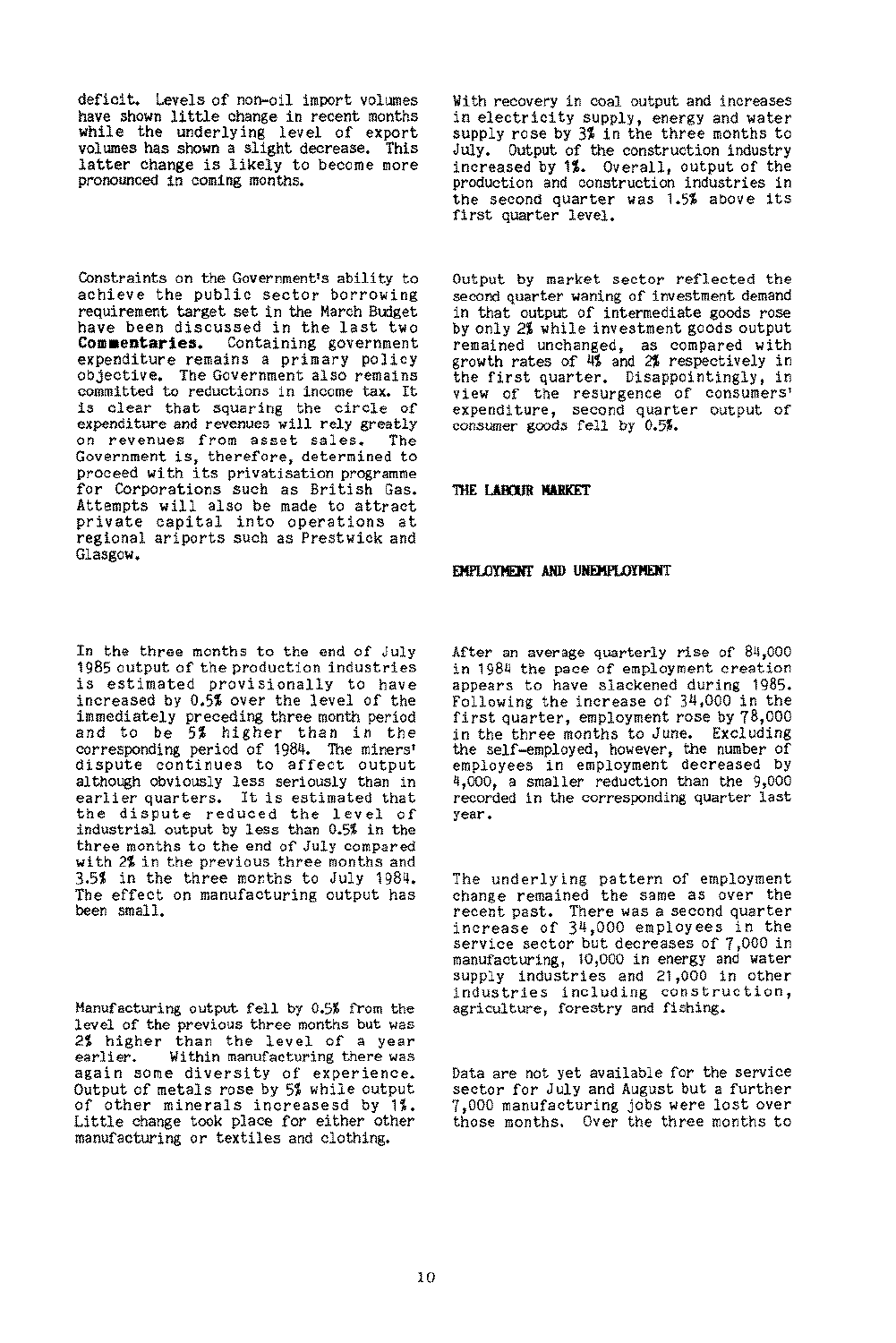August, however, average monthly job losses have slowed to 3,000 from an average decrease of  $\bar{5,}000$  in the immediately preceding three months.

After remaining unchanged at a rate of 13.1% from April to July unemployment (on a seasonally adjusted basis and excluding school leavers) rose to 13.2% in August before falling back again to 13.1% in September and October.

During the first quarter of 1985, whether measured per man or per man hour, productivity growth rose above the rate of<br>the fourth quarter of 1984. This the fourth quarter of 1984. reflected both greater job losses and output recovery. This pattern continued into the second quarter of 1985 and the pace of productivity growth was maintained. Average earnings rose , however, from an underlying rate of just over 8.5% in the first quarter to almost 9% in the second quarter and to 9.25% in July. Unit wage costs in July stood at the highest level recorded this year.

## **INDUSTRIAL RELATIONS**

The Government's policy of privatisation continues to exert a significant impact on the conduct of industrial relations in Britain. For a number of public sector unions it has meant that membership has spread into the private sector and has complicated bargaining and represen-<br>tational arrangements. The uncertainty tational arrangements. of privatisation continues to be a stimulus to industrial action by several groups, including health service and<br>transport workers. The logic of the transport workers. NCB's policy within the mining industry likewise seems to be prompted by moves towards privatisation.

The TUC's endorsement of legislative proposals on four issues arising from the miners' strike - review of the cases of

those imprisoned, reinstatement, reimbursement of funds, and ending of pit closures - represented the last success<br>for the NUM. Since then the union has for the NUM. Since then the union has<br>had to face: the establishment of the the establishment of the Union of Democratic Miners; a new plan for coal implying considerable cuts in capacity; the NCB's policy of weakening and fragmenting the NUM; and the need to purge the contempt at the High Court.

Despite the rhetoric of Bournemouth and Blackpool a key feature in the mining industry has been the establishment of the Union of Democratic Miners with some 30,000 plus members in Nottinghamshire,<br>South Derbyshire and Durham, The South Derbyshire and Durham. significance of this 'breakaway' union is that it is largely the product of a radical change in the policy of the NCB. The NCB has encouraged the Union of Democratic miners by: granting sole representation for all miners in South Derbyshire; the offer of a wage increase of 5.9% (a combination of an increase in both the basic and incentive rates); implying there would be no increase to NUM members; an attendance bonus backdated to the beginning of the strike, and the proposal for pit by pit talks on productivity. The final element contains three schemes and includes separate arrangements for both face and other underground workers as well as a package designed for all workers. An implication is that pits would have to join the UDM in order to qualify for such incentive<br>schemes. In these conditions the UDM is In these conditions the UDM is likely to spread to pits where bonus payments are a significant component of earnings, eg. to pits with large, easily mined reserves or pit complexes which have considerable capital investment.

The introduction of such a policy, which will inevitably lead to a succession of inter-union squabbles as well as heightening opposition from the NUM, seems<br>curious. Nevertheless, a strategy of Nevertheless, a strategy of replacing industry-wide with pit bargaining and fragmenting the union would be a logical first step towards privatisation of the industry. The new plan for coal, with its emphasis on a market philosophy and letting the market dictate the size of the coal industry, represents another step towards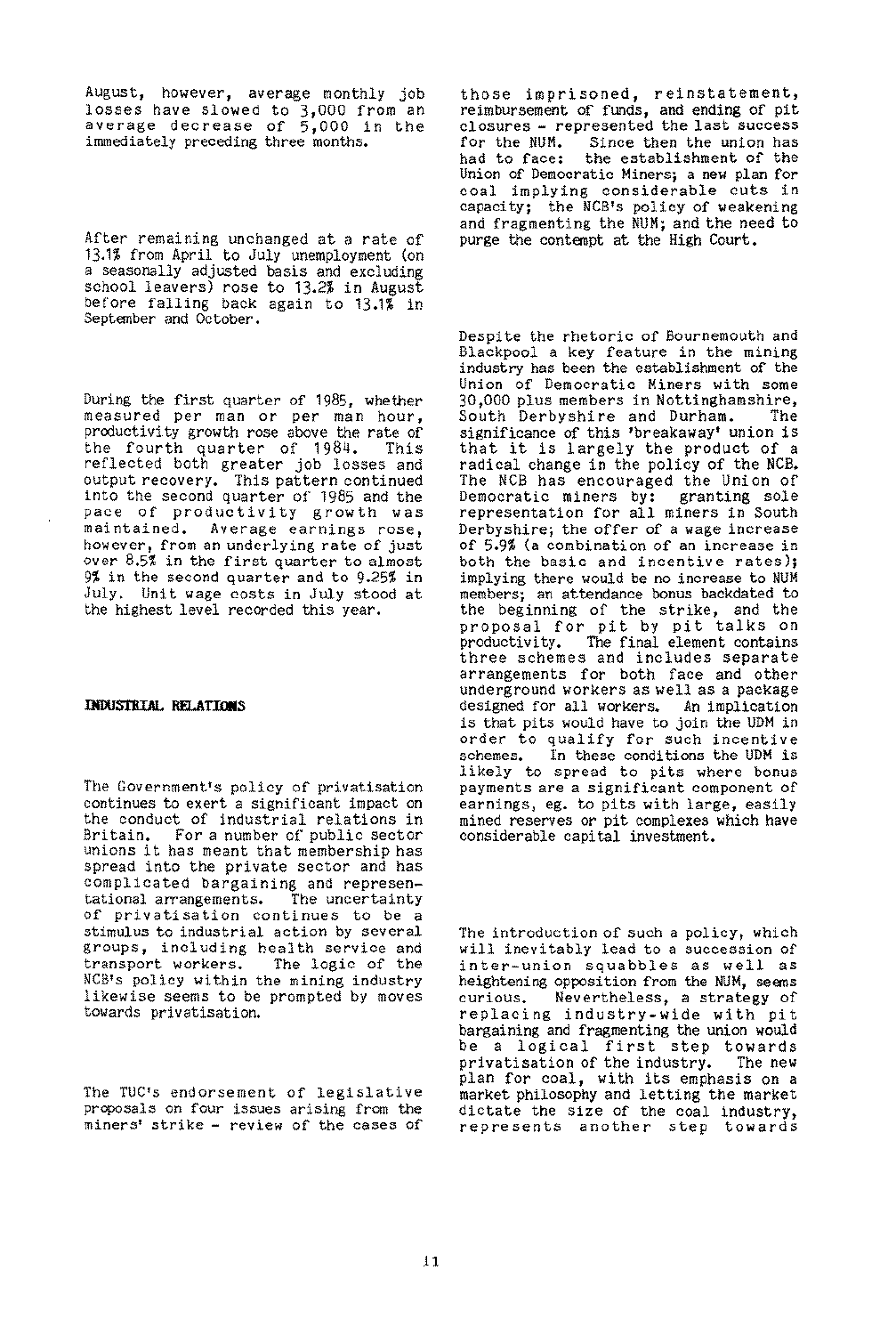privatisation. Significantly, the plan indicates that a further 56 pits (or 70,000 workers), in addition to the 34 closed or marked for closure since 1984, may have to close by mid-1987.

Complaints by both pit deputies and colliery managers over the introduction of new working practices indicate a further<br>element in the NCB's strategy. There is element in the NCB's strategy. much to suggest that the NCB is planning radical changes to work practice including: longer shifts; flexible working practices, and continental shift working as further ways of improving productivity.

Major labour problems are looming in<br>several areas of the public sector. The several areas of the public sector. abandonment of pay research within the Civil Service in 1980 led to years of ad Whilst there is now discussion as to the introduction of some form of survey of wage and salary movements, embodying much of the Megaw Report, the progressive introduction of bonus and extra payments to specific groups will, in the long term, lead to chaos. Thus extra payments to sections of GCHQ staff, payments of some £1,500 to customs office computer specialists, and to other groups working in areas where skills are in short supply is likely to lead to all groups claiming special case status and hence additional payments.

The offer of 11.7% to ambulancemen and 8% to local authority workers may well contribute to militancy in both the Health Service and more generally in the public sector, especially given the offer of 4.7% to health service ancilliary workers. The erosion of ancilliary workers' pay following privatisation (for some this has meant cuts of 50\$ in earnings and the loss of sick pay and holiday entitlements) has led to a number of exceptionally longrunning strikes at hospitals. Already two stoppages have lasted more than twelve months and others seem likely to exceed this. In the longer term there may be a number of changes to the working arrangements of white collar employees in the NHS stemming from the appointment of a personnel director, committed to flexible work practices and coming from a non-union background, to the NHS Management Board from the private sector.

However, amongst all the labour issues in the public sector attention has focussed primarily on the rail and continuing<br>teachers' dispute. Underlying the rail Underlying the rail dispute has been the attempts by the Rail Board to: improve labour flexibility; cope with the problems of chronic underfunding and a progressive reduction in the Passenger Service Obligation subsidy, and deal with the privatisation of sections of its activities. In the long term there is still the possibility of privatisation of profitable rail links such as the Victoria-Gatwick link. The introduction of experiments in driver only operated commuter trains was the immediate cause of the stoppage. However, whilst this was in the long-term a major threat to the role of guards in British Rail, in the short-term it affected only a minority of the 11,000 guards. This, coupled with the 'hardline' management approach, led to the majority voting against national industrial action.

Following the ending of the dispute British Rail announced the introduction of additional driver only freight services. In five years, management plans to have 60% of freight trains operated by a driver alone, and some 13 passenger services similarly operated. However, the scope for improvements in labour efficiency are limited by lack of investment.

The long-running teachers' dispute progressed through a series of 'final' offers. At the heart of the dispute are the issues of low and declining pay and the Education Secretary's attempts to introduce a form of contract which will specify in far greater detail teachers' duties and prevent similar industrial action in the future. The recent rejigging of the trade union side of the Burnham Committee to eliminate the absolute majority of the NUT may possibly lead to a settlement. However, it will do little to resolve the underlying problems in the teaching profession and will almost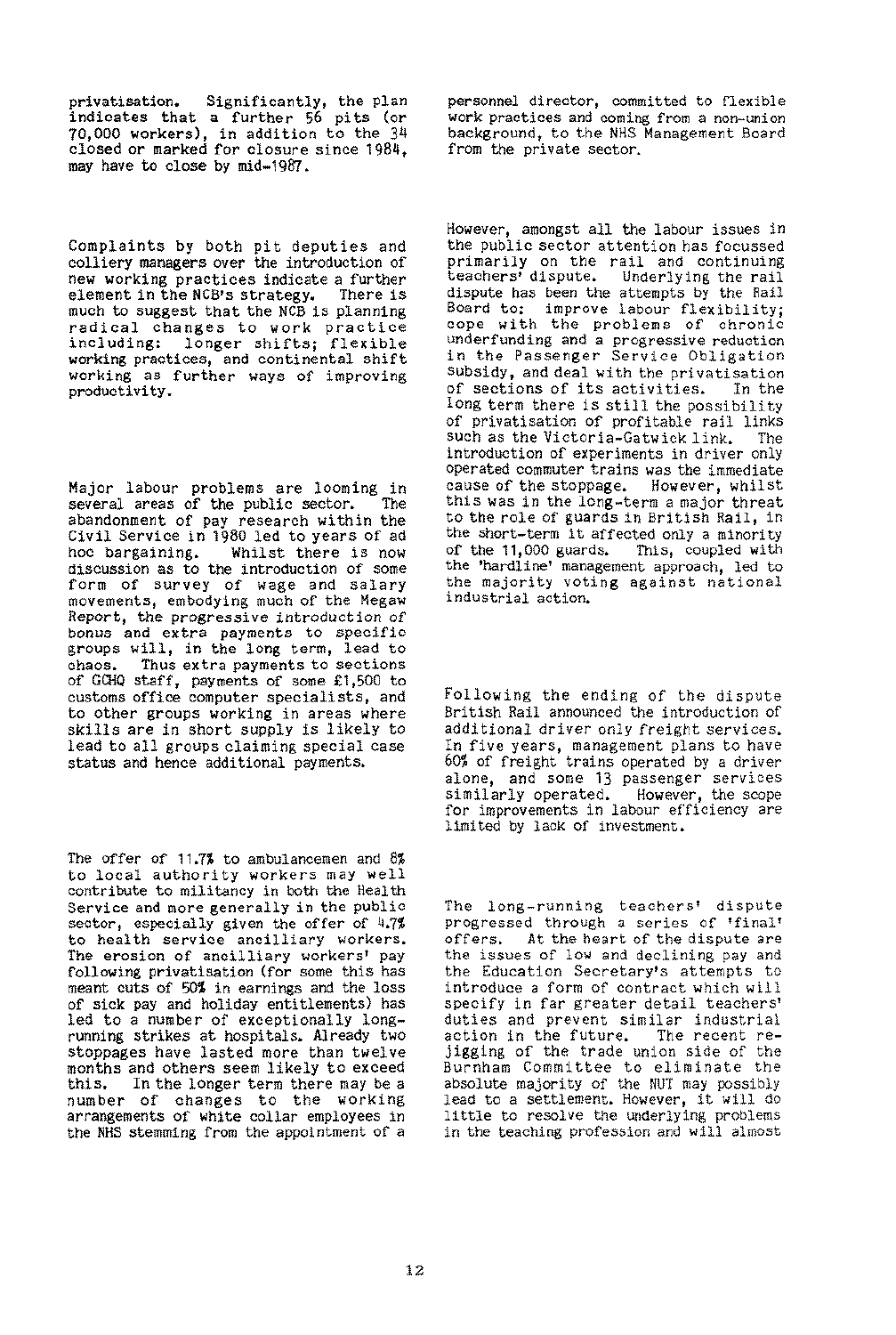certainly contribute to a further decline in the quality of teaching.

Virtually all the available evidence cautions against the introduction of merit awards as an element in teachers' pay, unless the strategy is to reduce the<br>overall cost of teachers' pay. If only overall cost of teachers' pay. 70% of teachers were awarded such payments there would be considerable savings in the costs of annual increments.

Industrial relations issues did not figure prominently in the 'conference' season. The Conservative Party indicated that further industrial relations legislation was not a priority, although there were suggestions for a 'right-to-work' act measures to ensure that even where there had been a strike ballot in favour of action, there should be no obligation for all the membership to strike. The Government's policy of deregulation of employment implied hostility to EEC measures to increase workers\* rights which were seen as irrelevant and dangerous to job creation schemes for part-time workers.

The Trades Union Congress at Blackpool provided the greatest volume of popular<br>comment. Three issues appeared to Three issues appeared to dominate the Congress: the resolutions proposed by the National Union of Mineworkers; the question of disciplinary action against those unions who had accepted Government funds for ballot purposes in contravention of established TUC policy, and the possibility of a major split in the movement arising from the<br>possible expulsion of the AUEW. By the possible expulsion of the AUEW. end of the week two of these issues had been resolved and Normal Willis could look forward to a degree of increased stability within the movement over the next year. The broad political composition of the General Council remained unchanged and thus enabled the right and centre to maintain their majority on most issues. Whilst the question of recognising the Union of Democratic Miners remains a problem on the horizon for the TUC the issue of Government funds for ballots is likely to fade. Increasing numbers of unions are likely to be forced, for financial reasons, to accept such money.

Through time the policy of the TUC is thus likely to change, and the suspension or expulsion of a major union over such an issue will be far less likely in the future.

Another issue at the Congress, although not on the formal agenda, was union mergers. The Society of Civil and Public Servants commenced merger talks with the Civil Service Union, this followed the breakdown of similar talks between the SCPS and CPSA. The talks between CSU and BIFU broke down over the fear that merger would fragment the sections that form the CSU.

Mergers and collaborative action figure prominently in the newspaper industry. Employers' attempts to reduce labour costs, introduce new production methods, and move away from traditional printing locations continue to be a source of industrial unrest. The implications of new technologies are clearly demonstrated by the agreement between Eddie Shah and the EEPTU - an agreement which renders obsolete and irrelevant a number of hitherto crucial printing trades organised by the NGA and SOGAT 82. This explains the attempts by the NGA to seek agreements with the NUJ. Given that most of the national newspapers have invested in new plant, based away from Fleet Street, and are convinced that union opposition is less now than several years ago when the Times suffered a long stoppage, intermittent action by unions over job losses and changed working practices are likely to be a feature of the industry for some considerable time.

# **PROGNOSIS**

The Chancellor's Mansion House speech in October underlined the shift in emphasis in the conduct of monetary policy that was begun in the March Budget. Over recent years a central element of the Medium Term Financial Strategy has been the notion that monetary targets, established in advance, are essential to maintain downward pressure on nominal GDP. With policy concern directed at the behaviour of monetary aggregates, the exchange rate was determined by market forces. This